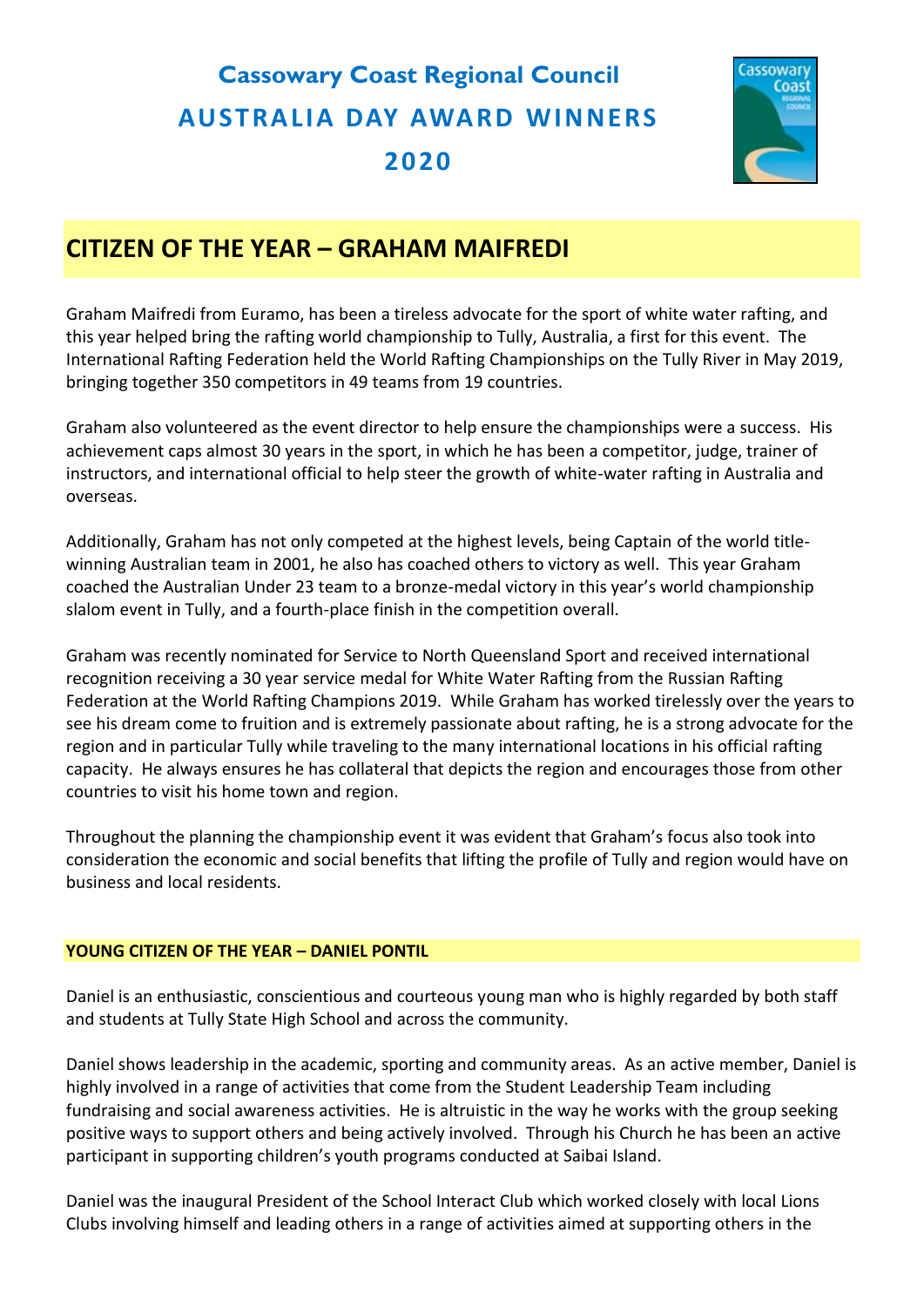community. As House Sports Captain for the Tyson House, Daniel has lead his team admirably through the year as well as being associated in the conducting of the various sport events throughout the year alongside other House Sport Captains.

He is an avid and successful competitor winning the age champions for swimming and also both the age and district champions for Athletics. Academically Daniel is the top student at school receiving the school dux for 2019 and achieved an OP of 2, and incredible achievement. Daniel competed in the Lions Youth of the year competition and was successful in the first round and was also successful in gaining entry to the National Youth Science Forum, additionally winning the Tully's Got Talent quest held at the Tully State High School where he played the piano.

Furthermore, Daniel is a life guard at the local pool and can be often seen volunteering at the local beach with other lifesaving members on weekends. As you can see, Daniel is the complete all- rounder and definitely is a fitting winner of the Young Citizen of the Year award for 2020.

**LIFETIME CONTRIBUTION AWARD - FRANK McFADDEN LIFETIME CONTRIBUTION AWARD - SHIRLEY NAYLER LIFETIME CONTRIBUTION AWARD - JENNY JONES LIFETIME CONTRIBUTION AWARD - DON WHEATLEY LIFETIME CONTRIBUTION AWARD - CHRISTINE BORIC**

### **Lifetime Contribution Award - Frank McFadden**

Coming to Tully in 1961 as a young seventeen year old, Frank quickly endeared himself to the Tully community, forming many life-long friendships with people from all walks of life.

His association with the Tully Tigers Rugby League Club, of which he is a life member, spans 50 years or more. He has been secretary, timekeeper, ground announcer, gatekeeper and champion ticket seller throughout the years. He is also the longest serving member of the Tully Lions Club, a congregation member and long-time volunteer of the Catholic Church being a major contributor to all things community in Tully.

Before Frank's health deteriorated, he could be found at the Mt Tyson Hotel, the bottom pub to the locals on a Saturday morning, selling raffle tickets for the Lions Club with one hand and the Tully Tigers with the other.

# **Lifetime Contribution Award - Shirley Nayler**

Now at 87 years young, when Shirley moved to Innisfail in 1997, she attended the Innisfail Uniting Church and became an integral part of their music team forming a musical program under the banner of the 'Rainbow' singers group now evolving into the Johnstone River singers which are still operating to this day.

Shirley joined the Innisfail Probus Club soon after she arrived in Innisfail, holding several roles and continues to lead the National Anthem at their meetings and uses her talents to put together appropriate works to music for special events, club outing and trips. Shirley puts together a program of musical entertainment of popular songs from the past, using themes such a Australia Day, Valentines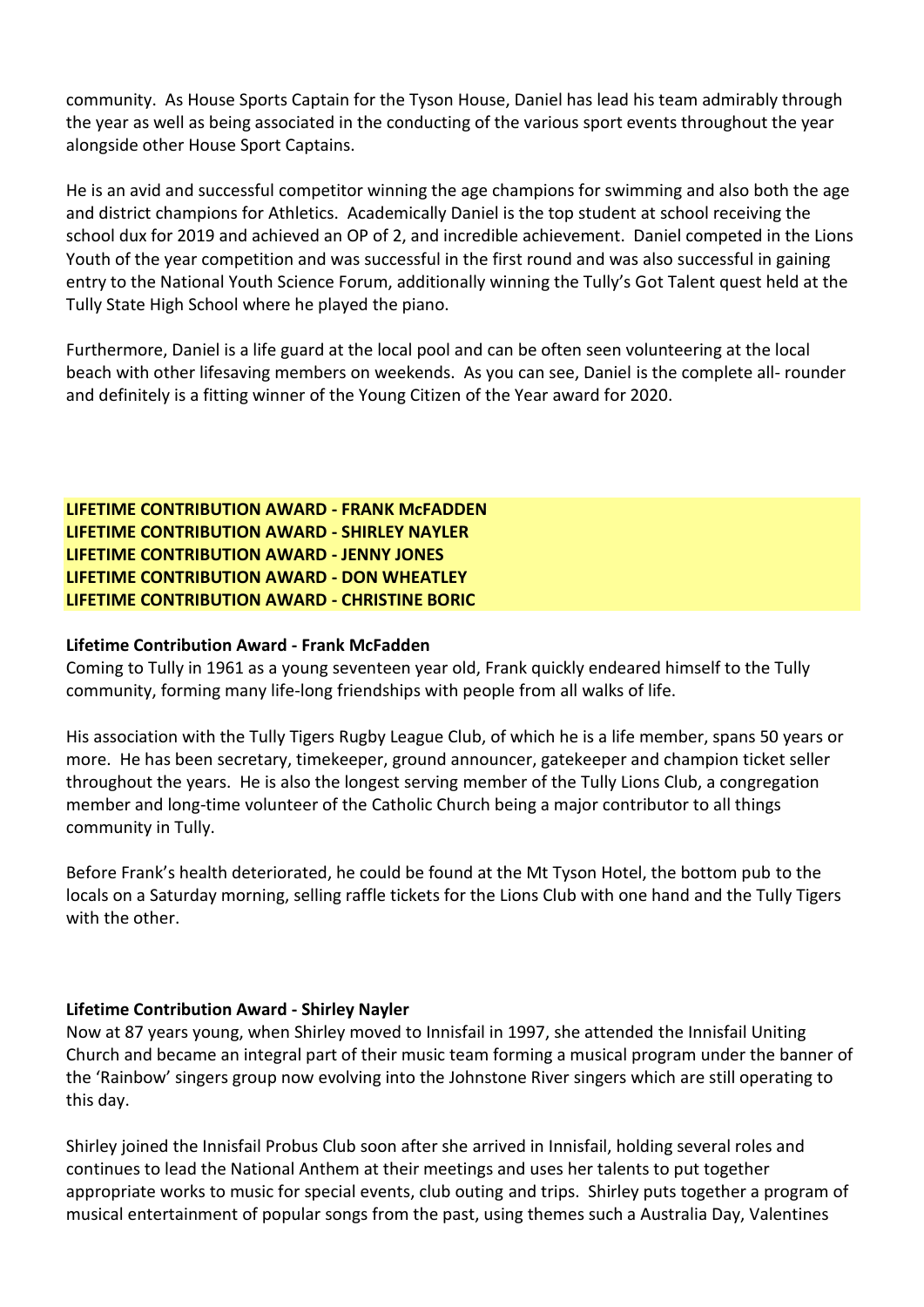Day, St Patricks Day, Easter, Anzac Day, and Christmas to name a few to be performed at the local nursing homes. She invites local artists to participate in the programs for added variety. Shirley accompanies the soloists and singing group on the piano.

Her talents also include reciting poems and entertaining with humorous stories and jokes. Shirley's program aims to entertain, to encourage, enable inclusion and feel connection within the nursing home environment making a genuine contribution to our elderly.

# **Lifetime Contribution Award - Jenny Jones**

Jenny Jones lives, breaths and inspires others to enjoy and take on the role of a lifesaver. Jenny is the Etty Bay Surf Live Saving Club training officer making her responsible for the training and the upskilling of all the members to ensure the community remains safe on the beach and in the water.

A member for 34 years, Jenny is a Bronze medallion/Surf rescue trainer, is a member of the NQ Board of Lifesavers, has gained her 10 year age managers service certificate, was the first female club captain for Etty Bay Surf Life Saving Club, was the first female chief training officer, was honoured with life membership in 2001, has been the winner of club-person of the year 5 times and in 2017 was awarded the Andy Frizzel Award for services to the Nipper members being a state wide award.

Her knowledge of the organisation, contributions and dedication to our community in the area of public safety is highly regarded and she is a standout role model to the club members through her enthusiasm and friendly approachable attitude shown to everyone she works with.

# **Lifetime Contribution Award - Don Wheatley**

Don Wheatley in 2019, was made a life member of the Mission Beach Surf Life Saving Club. Don was one of a handful of founding members of the original South Mission Beach Surf Life Saving Club in 1944 aged 14. He was too young to do his Bronze medallion, but the club required numbers to start running, so Don was brought in as a member and completed his Bronze Medallion two years later in 1946. Back then the club operated out of a ute with a tarp on the back, then progressed to a makeshift shade shelter. Eventually, Don and other members secured former World War 2 buildings from Rocky Creek at Tolga and brought these down to South Mission Beach to become the club house.

Aged 89 Don still regularly gives his time to Mission Beach Lions and is a proponent for eating well and keeping active. Currently, Don attends the fortnightly Mission Beach Lions Club meetings and regularly assists with selling raffle tickets or cooking sausage sizzles to raise money – money which all goes back into our community.

Don Wheatley has actively served his community for over 75 years which is an incredible legacy.

# **Lifetime Contribution Award - Christine Boric**

As a young mum, Christine became involved with the 1988 Bicentennial of Australia committee. Part of this celebrations was to establish heritage trails in every state and Tully established the Kennedy walking track which is still a popular walking track used today.

Christine was also on the committees of multiple sporting groups, youth organisations and school parent committees that her children were involved with. This included basketball, gymnastics, Girl Guides, Saint Clare's Parent and Friends Association and Tully State High Parents and Citizens Association. Christine then went from being a member on the Girl Guide Support Group, to volunteering as the Tully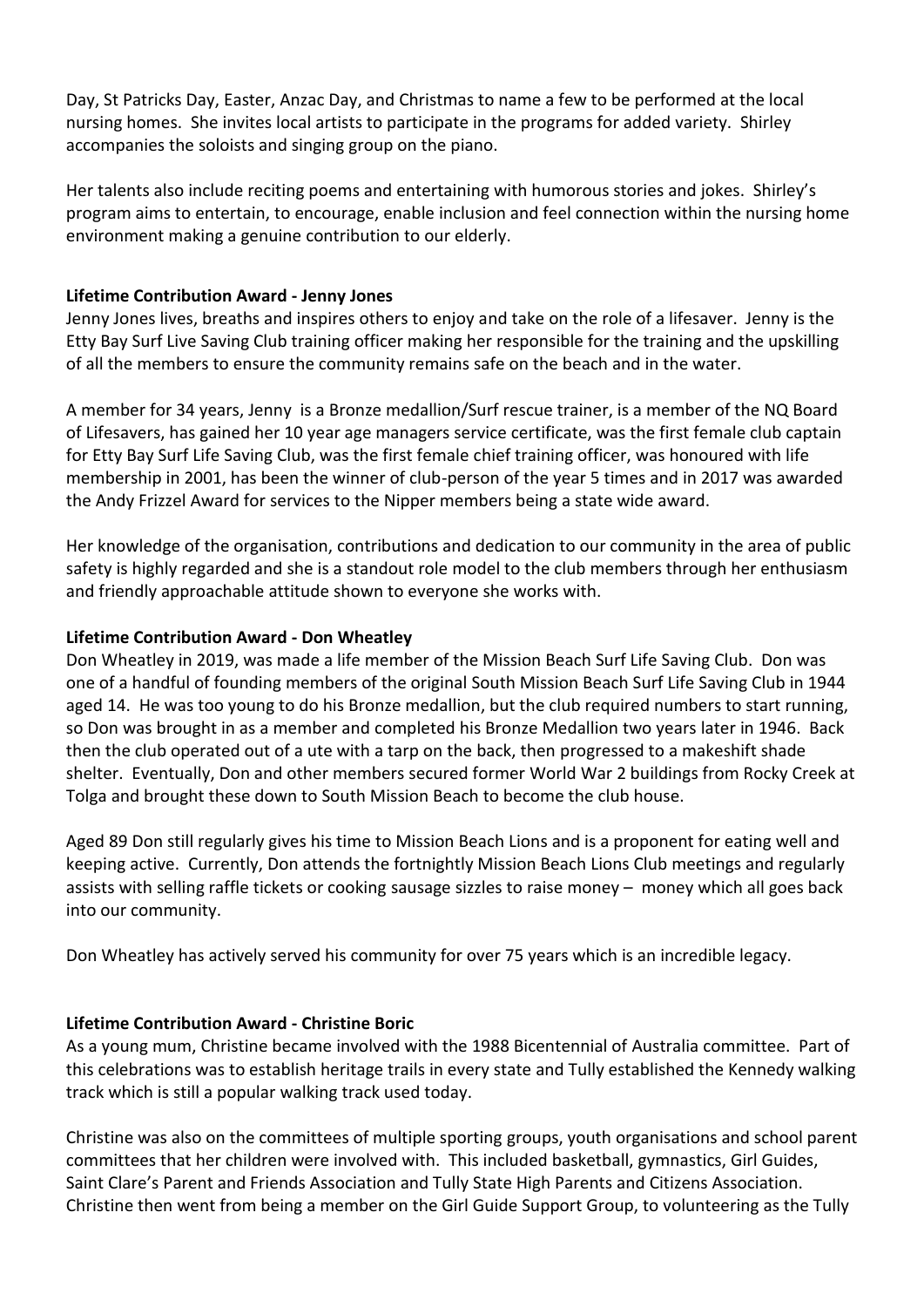District manager a role that continues to strive in providing a safe environment for young women to learn, develop and grow in to being confident self-respecting community members.

For many years Christine has been an active member of the Tully Chamber of Commerce now acting as president. The Tully Chamber has long been an active partner and driver of community events including the Tully Gumboot Festival, Tully Christmas Street party, Read to Me Day and recently the 2019 World Rafting Championships Street Parade. Recently Christine has joined with other like-minded community members in establishing the Tully Hospital Foundation in which Christine is the Treasurer with the organisation raising enough money to purchase multiple pieces of equipment for the Tully hospital supporting nursing staff in providing the best possible care to our community.

Christine tirelessly gives her time to support many of our local events and organisations and is very deserving of this award.

# **COMMUNITY EVENT OF THE YEAR AWARD - MISSION BEACH COMMUNITY CASSOWARY FESTIVAL COMMUNITY EVENT OF THE YEAR AWARD - CARDWELL BARRA BASH COMMUNITY EVENT OF THE YEAR AWARD - TULLY WORLD RAFTING STREET PARADE**

#### **Community Event of the Year - Mission Beach Community Cassowary Festival**

With the inaugural festival created three years ago, it has become a go to festival with an environmental message bringing the whole of community together for both educational and fun activities.

Months of preparations which include the anaugaral viewing of 'Mission Beach - A Magic Place' video, local children making road signage, the mask-making, singing workshops and creation of Eric the Rubbish Fish to raise awareness of our waste was donated back to community to name just a few.

The main festival day opened with The Drumming of the Cassowaries Parade, a colourful procession involving art creations by local children, dancers and drummers with a raft of stall holders and showcase of local musicians.

The Mission Beach Community Cassowary festival is a great example of a community coming together to celebrate, create, to learn and work towards sustainability and a safe environment for people and wildlife.

Congratulations to the Mission Beach Community Cassowary Festival committee.

#### **Community Event of the Year - Cardwell Barra Bonanza**

The Cardwell Barrra Bonanza hosted by the Cardwell Sportfishing Club, now in its 12<sup>th</sup> year was founded by Chris Stoter, the current president.

The event prides itself in being a catch and release comp having awareness for the environment of Cardwell which is well known for the Hinchinbrook Chanel and its natural beauty.

The event attracts people from as far as Perth and Melbourne to compete bringing with them friends and family creating substantial impact on the Cassowary Coast economy.

The Cardwell Barra Bonanza is a family friendly event that promotes juniors, giving them the opportunity to fish and to complete. This event not only promotes Cardwell but also the Cassowary Coast as a tourism destination and a hotspot for recreation fishing.

Congratulations to the Cardwell Barra Bonanza host, the Cardwell Sportfishing Club.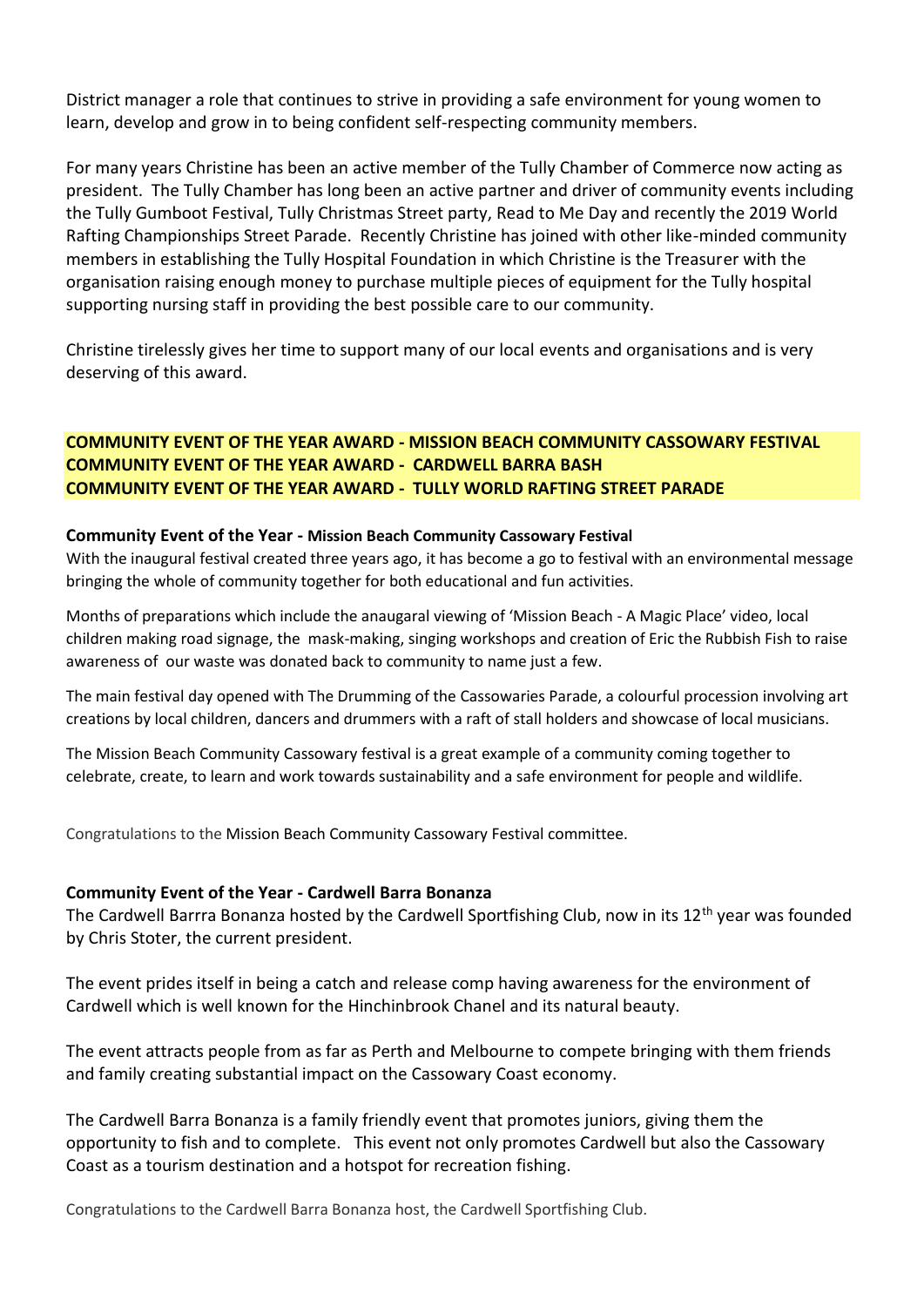#### **Community Event of the Year - Tully World Rafting Street Parade**

The World Rafting Championships held over 8 days from 13 to 20th May 2019 attracted over 300 of the world's best rafters to the Cassowary Coast for a chance to become the 'best of the best'.

The event was held on the world-renowned Tully River, on a section of iconic grade 4 water spilling through the world heritage rain forest of Tropical North Queensland.

The Tully Chamber of Commerce with members of the community wanted to ensure the rafters, their support teams and visitors would receive a welcome they would not forget.

The Welcoming Parade included School children designing banners for a nominated country for the participating teams to march behind, as well as street performers and locals dressing and marching with the teams with some of these participants dressed as rain-forest creatures.

The event was hindered by torrential rain caused by tropical Cyclone Ann crossing the coast further north however, the community still made a remarkable effort and drew a crowd of approximately 2,000 providing an enthusiastic and generous welcome to the international teams, who will certainly not forget.

**SERVICE TO SPORT AWARD - JENNY CREMA SERVICE TO SPORT AWARD - DONNA CAMPAGNOLO SERVICE TO SPORT AWARD - ANTHONY EMMI**

# **Service to Sport Award – Jenny Crema**

Jenny has been pivotal in the development of the strategic and operational plan for Tully Netball. Jenny was a co-ordinating and supporting force in the formation of the partnership with Tully State High School and Tully Netball to provide a base for Tully regional netball. From these plans, it was identified of what was required for the future progress of the sport. The need for 'lighting of the courts at Tully State High' was a major priority with Jenny taking on the role as the project and grant co-ordinator. Jenny embraced this role with attention to detail, successfully securing funding through Sport and Rec Qld for the installation of lights which was completed towards the end of 2019.

2020 will be the most exciting season for Tully Netball being the first time ever, competition will all be played in one venue – the Tully State High School. As you can see, Jenny is a commendable recipient of the Service to Sport award.

Congratulations Jenny.

# **Service to Sport Award – Donna Campagnolo**

Donna has been a member of the Innisfail Rowing Club since 1993. In the role she has held the position of President 20 times.

Donna has been instrumental in keeping and obtaining the clubs facilities operations and lead the club through 2 major cyclones, rebuilding the damaged facilities post disaster.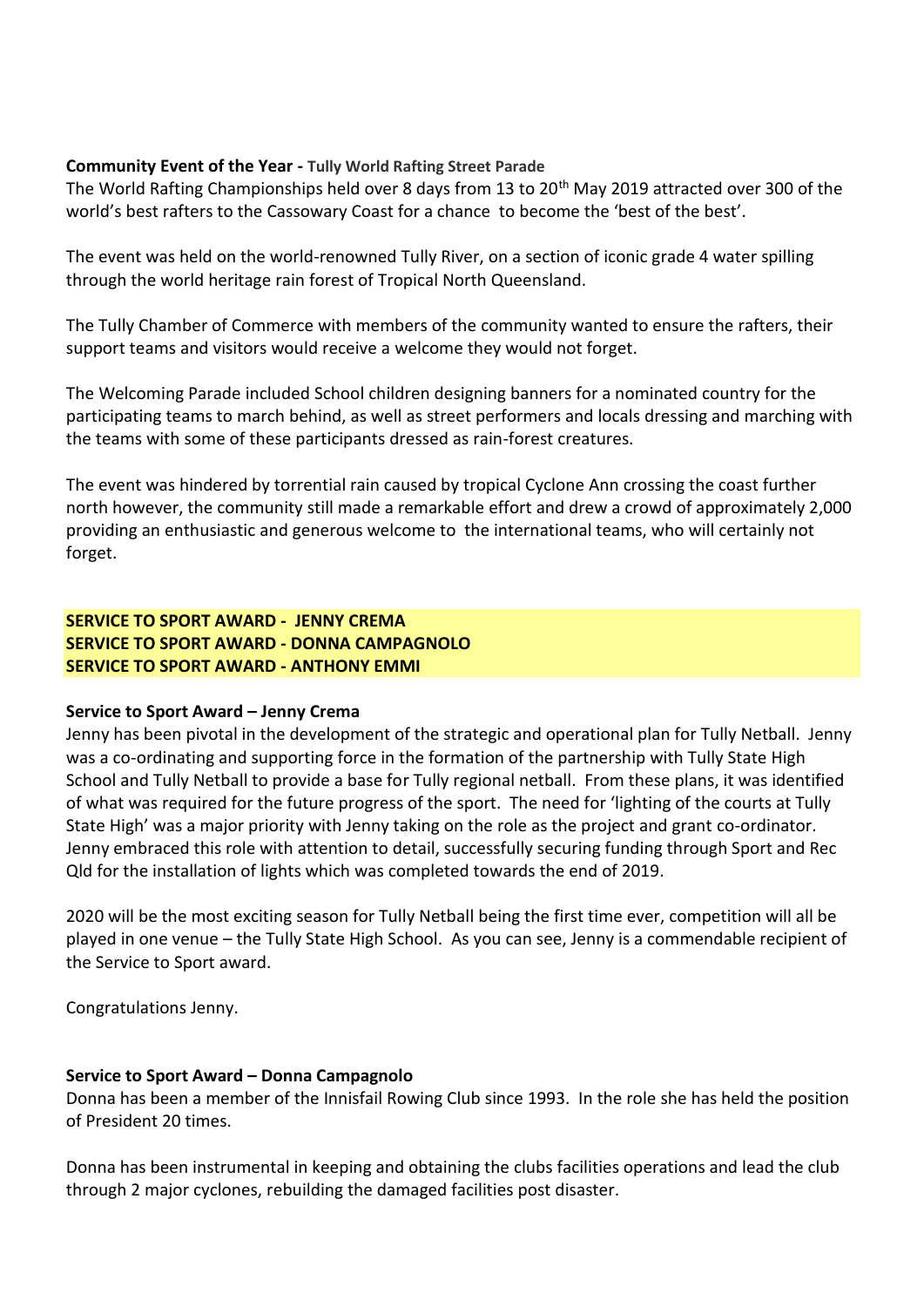Donna teaches all the learn to row classes and coaches competitive teams.

Donna has lead the Rowing Club at past regattas at home and away and is also recognised as a Boat Race Official at numerous regattas across the state.

Donna is relentless in serving the community with her time and dedication to the sport of rowing over the past 27 years and is a truly worthy recipient of the Service to Sport Award.

Congratulations Donna.

#### **Service to Sport Award – Anthony Emmi**

Anthony has been an active member of Tully Rugby League Football Club for the past 30 years as a player and as a committee member currently holding the role of president of Tully Tigers for the past 6 years.

Anthony has dedicated his time and experience as coach of a junior team and is currently the Vice President of the Tully Junior Rugby League.

In 2019, he was awarded the North Queensland Community Coach of the Year. This award was presented to him in Sydney after the NRL flew him down for a coaching course conducted by current Manly Sea Eagles coach Des Hassler.

Over the past year, Anthony has been a key orchestrator of the new grandstand being built at the Tully Showgrounds to be completed in 2020.

In 2019 Anthony spearheaded Tully Tigers to give back to the community that support them with acts of compassion and kindness with support from local businesses and players.

Anthony's community spirit, positive attitude and love for the game of Rugby League hold him in good stead for the Service to Sport Award 2020.

Congratulations Anthony.

#### **YOUNG SPORTS PERSON AWARD – SASHA-MAY FLEGLER**

Sasha-May Flegler combines her natural ability with a great zest for promoting a positive experience for all players who play with and against her in each of her chosen sports.

Having a big year in 2019 Sasha's achievements include 2019 Tully State High Sports Person of the Year, both 2019 Tully Netball Best and Fairest player Senior and A grade Competition (as a junior), 2019 Regional Champions Netball – Tully State High Vicki Wilson Shield team.

Furthermore in 2019 , Sasha was a representative for regional and Queensland in multiple sports such as softball, girls touch, tennis and athletics.

Sasha achievements extend to coach, mentor and umpire and referee for both Tully Netball and Tully Touch weekly competition matches.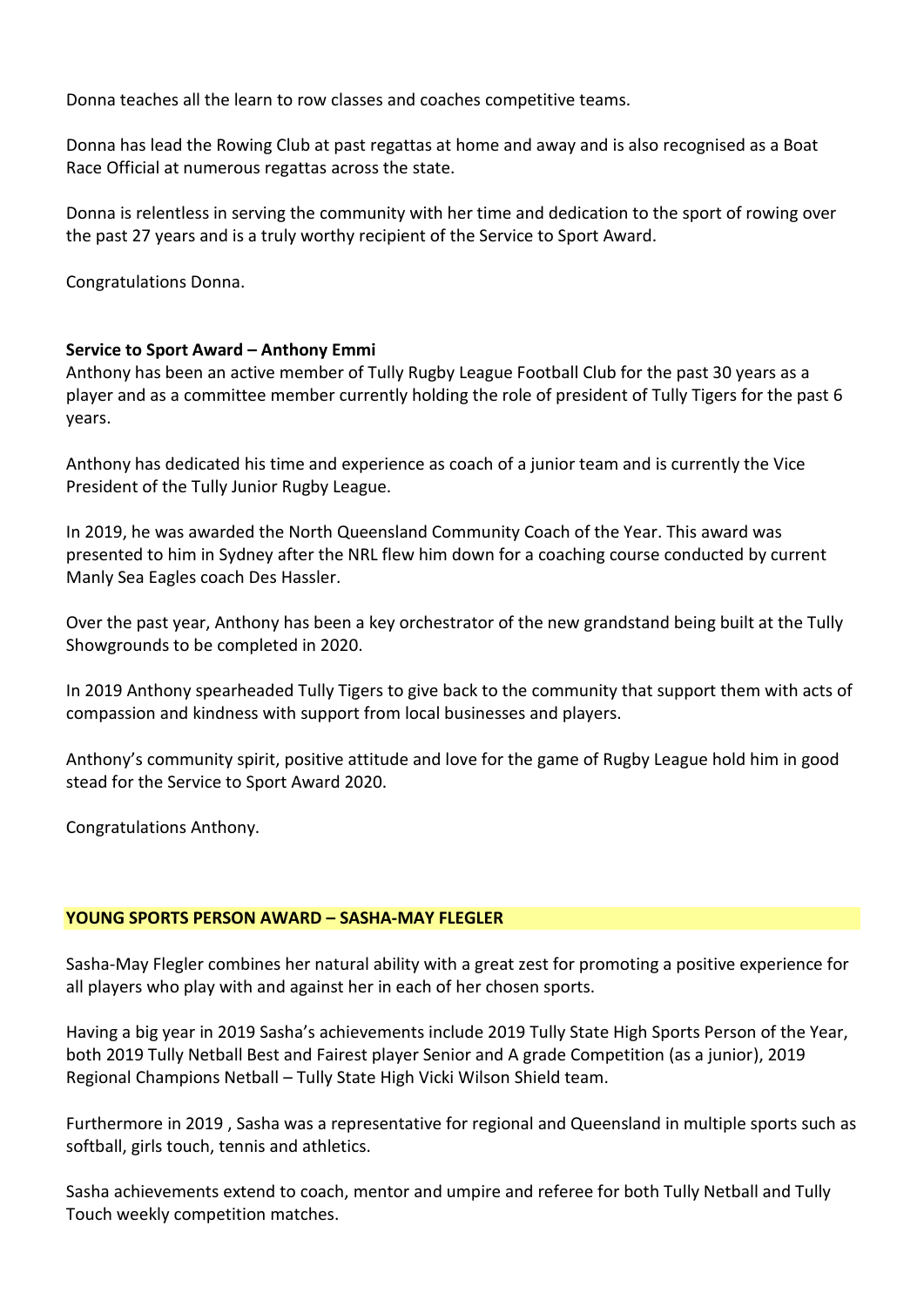#### **CULTURAL AWARD – THEA ORMONDE**

Thea is a community go to for Cardwell's event management driving the Cardwell's 150th year celebrations in 2014 year which included both the inaugural Cardwell Full Moon Festival and UFO Festival with the latter breaking away as the premier event held each year since. This event has grown substantially in these past years directly due to the selfless and very creative efforts of Thea.

Thea ensures that the whole of community is connected and participating in the festival through projects including giant puppets, lantern parades, alien invasion party, Men in Black Mission, C-Files Forum inclusive of the local school students.

Thea also manages the Cardwell Jetty Markets coming up with a monthly theme for each event including Art in the Park, Volks Fest (Volkswagon, Combi & Vans,) International Make Music Day, and FNQ Flora, Fauna & Marina expo.

Other events include Cardwell's Christmas events in partnership with other community groups such as the locals Lions Club. Recently Thea is working with the Bendigo bank to hold a fund-raiser for the Bushfire Disaster.

Thea's community spirt holds her in good stead, developing long term collaborations with other Cardwell community groups and service clubs as she is an effective connector and let's make it happen person.

Congratulations Thea.

#### **YOUNG CULTURAL AWARD – SMALL TOWN CULTURE PROJECT**

The Small Town Culture project was collaboratively undertaken by the three most southern schools of the Cassowary Coast, embodying what small town community do. This collective initiative was funded and assisted locally by Cardwell resident Neville Goggi, Cardwell Care, and the Cardwell Country Club together with the three schools of Kennedy, Murray River Upper and Cardwell. The project provided, skills such as singing, song writing, video production, participation and social connection to all involved.

The coming together video highlighted students embracing all that is good with small towns, showcasing local indigenous culture, the local hotspots, land, sea, mountains and agriculture of their region for YouTube viewing, showing the world what a wonderful area we live in.

Arts and culture for young people is imperative to bring creativity, joy and balance in their life's journey, especially in rural regional Australia.

Congratulations – Jo McCullough from Kenned State School to accept on behalf of the three schools.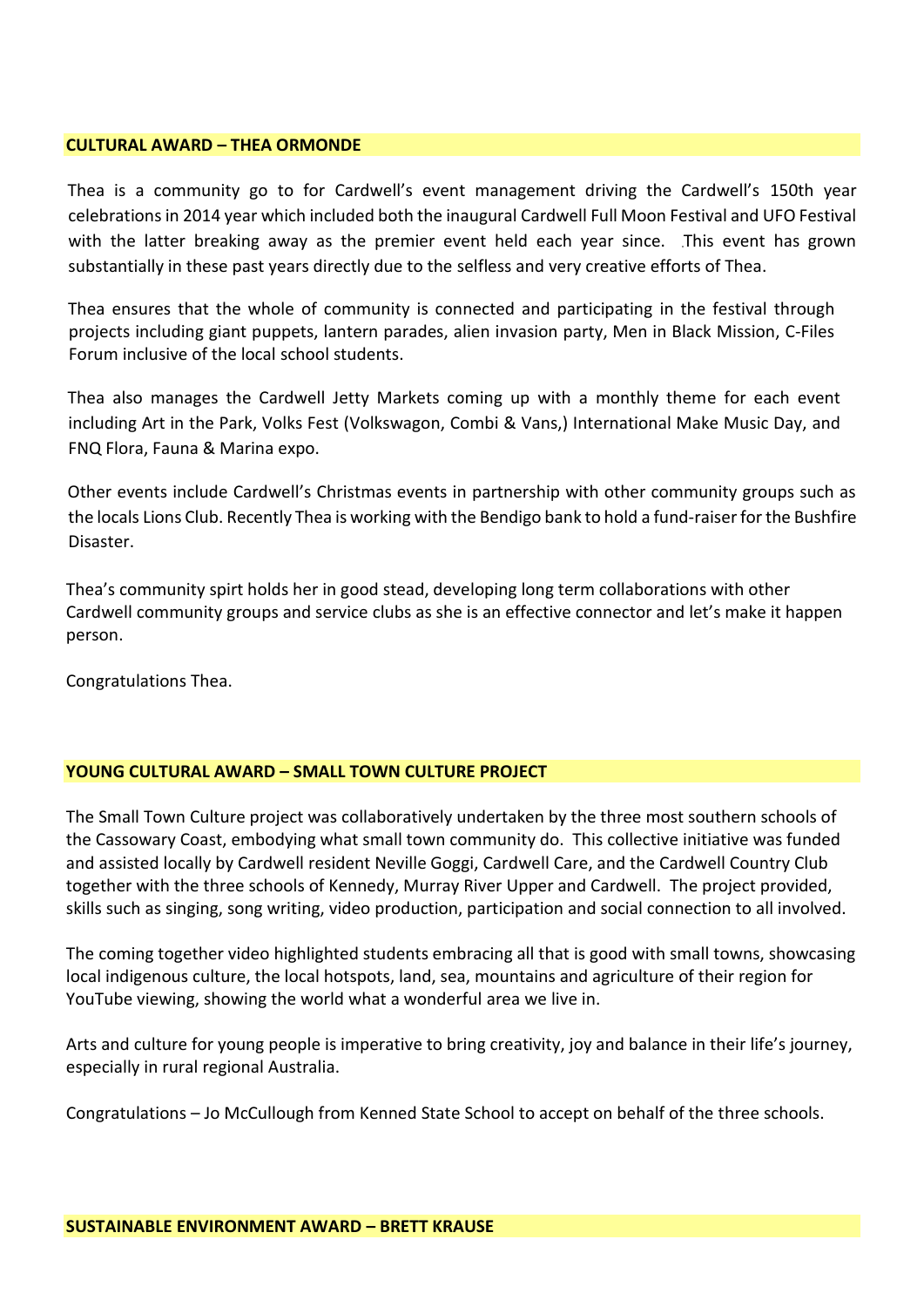Brett has a passion for conservation and the environmentalist is the driving force of the one tree matters, every tree counts ethos. In 2015 Brett founded (and is currently President) the not for profit organisation 'Brettacorp' and with his band of dedicated volunteers have successfully secured multiple grants to meet their vision.

In 2019 Brettacorp secured \$100,000 for the 20 million trees project through the National Land Care program. The Australian Government is working with the community to plant 20 million trees by 2020, to re-establish green corridors and urban forests.

This work directly improves water quality, habitat and soil condition that is critical habitat for the Southern Cassowary and Mahogany Glider.

Brett has a passion and perseverance to create a greener cleaner Cassowary Coast and most definitely a love of trees.

# **ACHIEVEMENT AWARD – MANINDER KAUR ACHIEVEMENT AWARD – MAYA THRELFALL ACHIEVEMENT AWARD – SUZY REIS ACHIEVEMENT AWARD – MALCOLM DAVISON**

#### **Achievement Award – Maninder Kaur**

Maninder's achievements and accomplishments within the Cassowary Coast Community include her involvement with volunteer organisations which include Young performers, Lioness and YWCA (advocate for Woman's rights) all this along with her busy school study schedule.

As a representative for Innisfail State College Maninder has been involved at local/State/National & international level with programs like

- 'We Will Remember Forum"
- Lion's youth of the Year
- Education English, Humanities & Sciences Championships (International)
- JCU Model UN Climate Change Conference

Topping of 2019 Maninder was chosen to be the Youth Member for Hill in the Queensland Youth Parliament at which she also received the Dr Joe Goodall Community Spirit Award 2019.

#### **Achievement Award – Maya Threlfall**

Mayer's long list of achievements for the past year range from Swimming Age champion, subject awards, netball & touch football awards as well as playing in an Innisfail netball team which competed in the Qld premier League – this was not all Maya did in 2019 one of the biggest achievements for Maya during 2019 was her Agricultural achievements.

- Winner 15-19 years Junior Cattel Parader Cairns Show
- Winner Tully show event and subsequently selected to Represent North Qld as the EKKA
- Maya competed against 11 finalist at the EKKA from across Qld in the Stud Beef parading and won the state title

As state champion Maya will now travel to New Zealand in 2020 to compete in the national (Australia & New Zealand) as the Qld representative.